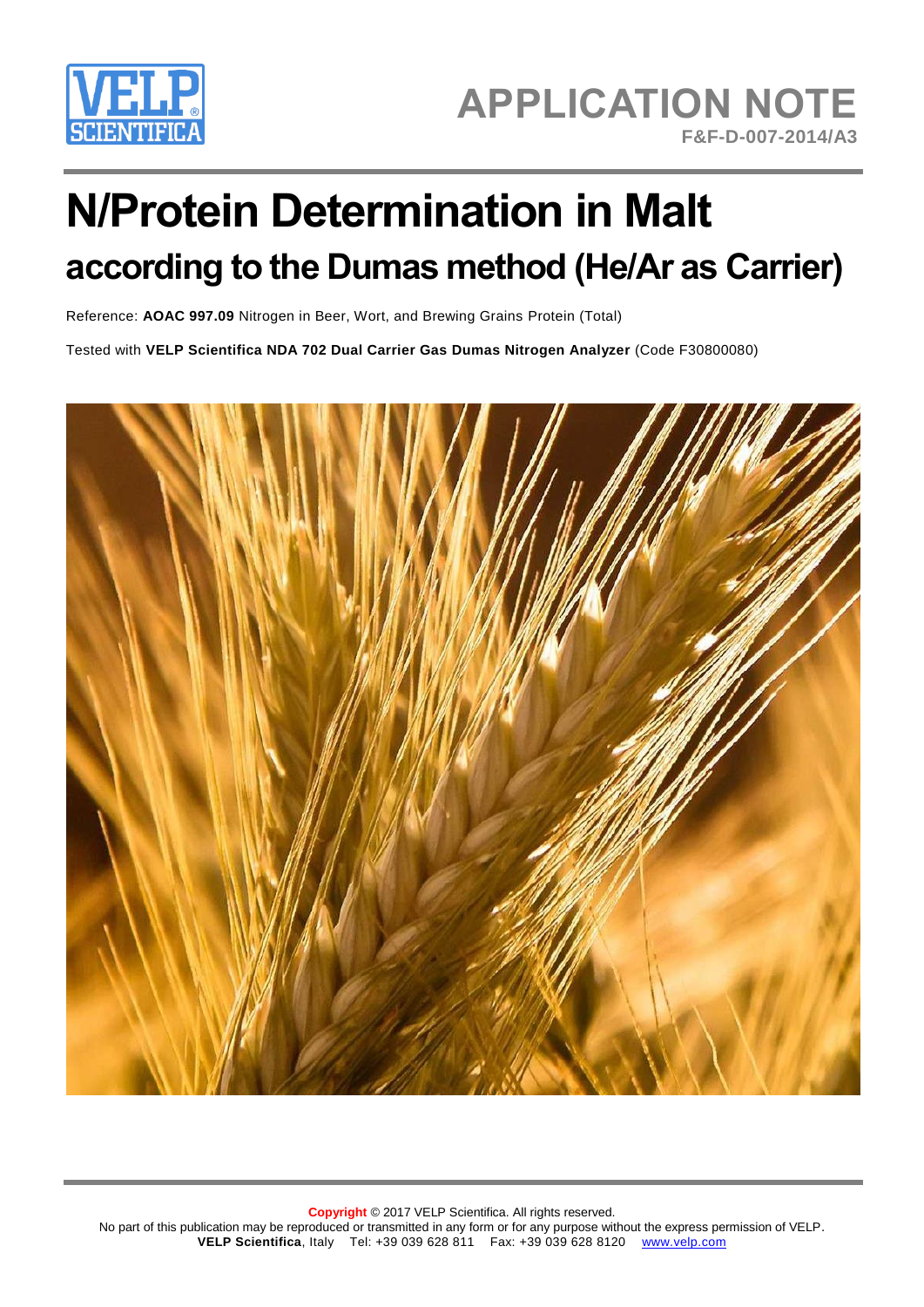

# **N/PROTEIN DETERMINATION IN MALT DUMAS COMBUSTION METHOD**

#### **Introduction**

Beer is the product of the alcoholic fermentation by yeast of extracts of malted barley.

The production of alcohols other than ethanol is linked with nitrogen uptake by yeast.

The yeast requires nitrogen in order to make protein and other nitrogenous cell components.

For this reason the monitoring of the protein content during the brewing process is important to ensure the survival, growth, and productivity of the yeast used to convert sugars to ethanol and carbon dioxide.

Moreover the protein content is an important criteria in evaluating the quality of beer: water-soluble barley proteins play a major role in the formation, stability, and texture of head foams.

#### **Protein Determination in barley malt**

The Dumas method starts with a combustion furnace (CF) to burn the sample, obtaining elemental compounds.

Water is removed by a first physical trap (WT1 - **DriStep™**), placed after the combustion, and a second chemical one (WT2). Between the two, the elemental substances passed through a reduction furnace (RF).

The auto-regenerative  $CO<sub>2</sub>$  adsorbers ( $CO<sub>2</sub>$ ) let pass only the elemental nitrogen that is detected by the **LoGas™** innovative Thermal Conductivity Detector (TCD) with no requirement for a reference gas.

The NDA 702 is controlled via PC through the intuitive **DUMASoft™**.

## **NDA 702 Preliminary Operations (daily)**

Follow the operating manual to start the NDA 702 and check that the following parameters are set:

**Temperature Combustion reactor** (Code A00000158): 1030 °C

**Temperature Reduction reactor** (Code A00000226): 650 °C

**Flow rate MFC1 (He/Ar)**: 190 ml/min

**Flow rate MFC2 (He/Ar)**: 220 ml/min

Condition the system by testing 2 EDTA standard (Code A00000149) and 3 to 5 empty tin foils (Code A00000153) as Check up.

Verify the calibration curve with one or more tests as Standard by testing the same standard used for the curve creation.

#### **Sample Preparation**

Using a spatula, put ~ 200 mg of finely grinded sample directly into the tin foil. Close the tin foil, obtaining a capsule and load the capsule into the autosampler.

## **Analysis Procedure**

Fill the following fields in the database: **Sample name, Weight, Method, Sample type, Calibration number** The CEREAL MEAL 1 method shows the following parameters: **Protein factor**: 6.25 **O<sup>2</sup> flow rate**: 400 ml/min **O<sup>2</sup> factor**: 1.6 ml/mg Press  $\Theta$  to start the analysis.

Analysis time: from 3 minutes for one run.